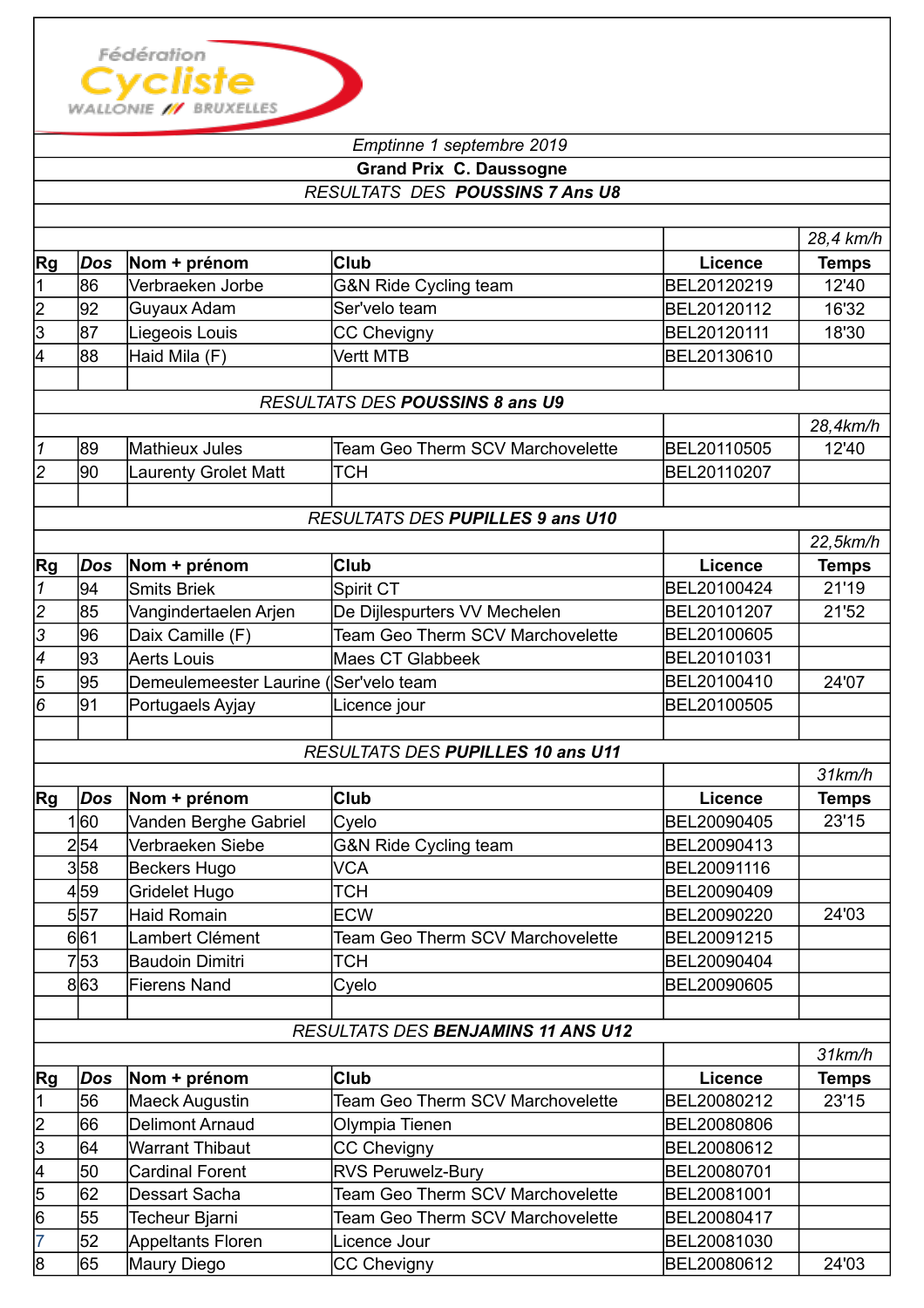|                |                 |                         | <b>RESULTATS DES BENJAMINS 12 ANS U13</b> |                |              |
|----------------|-----------------|-------------------------|-------------------------------------------|----------------|--------------|
|                |                 |                         |                                           |                | 31,6km/h     |
| Rg             | Dos             | Nom + prénom            | Club                                      | <b>Licence</b> | <b>Temps</b> |
|                | 33              | <b>Thomas Lucien</b>    | Sprint 2000 Charleroi                     | BEL20070213    | 34'12        |
| $\overline{2}$ | 34              | <b>Briesen Mats</b>     | Brain Olympia Tienen                      | BEL20070618    |              |
| 3              | 32              | <b>Faems Felix</b>      | Cyelo                                     | BEL20071102    | 35'12        |
| 4              | 35              | <b>Fauville Sven</b>    | <b>TCH</b>                                | BEL20070324    |              |
| 5              | 29              | Liegeois Thibault       | <b>CC Chevigny</b>                        | BEL20071220    |              |
| 6              | 27              | Toussain Sylvain        | TCH                                       | BEL20071213    | 35'39        |
| 17             | 28              | <b>Bruyeer Enzo</b>     | Dannyji cycling team                      | BEL20070818    | 36'12        |
| 8              | 26              | Gobeaux Mattéo          | Ser'velo Team                             | BEL20070603    |              |
| g              | 31              | Verlinden Gohan         | Cyelo                                     | BEL20070722    |              |
| 10             | 30              | Demeure Lara (F)        | Dannyji cycling team                      | BEL20070814    | 40'          |
|                |                 |                         |                                           |                |              |
|                |                 |                         | <b>RESULTATS DES BENJAMINS 13 ANS U14</b> |                |              |
|                |                 |                         |                                           |                | 33,3km/h     |
| Rg             | Dos             | Nom + prénom            | Club                                      | <b>Licence</b> | <b>Temps</b> |
| 1              | 7               | Van Strijthem Matijs    | Van Moer Logistics cycling team           | BEL20060314    | 54'07        |
| $\overline{2}$ | 14              | Pans Rube               | <b>Maes CT Glabbeek</b>                   | BEL20060303    |              |
| 3              | 17              | <b>Heylen Albert</b>    | Cyelo                                     | BEL20060206    |              |
| 4              | 12              | <b>Feye Emilien</b>     | <b>Team Gro Therm SCV Marchovelette</b>   | BEL20060630    |              |
| 5              | 10              | Van De Perre Harry      | Sprint 2000 Charleroi                     | BEL20060724    |              |
| 6              | 5               | Daix Guillaume          | Team Gro Therm SCV Marchovelette          | BEL20060712    |              |
| 17             | 1               | <b>Warrant Robin</b>    | <b>CC Chevigny</b>                        | BEL20060220    |              |
| 8              | 3               | Dewit Maxime            | Cyelo                                     | BEL20060918    |              |
| 9              | 15              | <b>Stockx Sybren</b>    | <b>Maes CT Glabbeek</b>                   | BEL20060615    |              |
| 10             | 8               | <b>Heytens Milan</b>    | Van Moer Logistics cycling team           | BEL20060918    |              |
| 11             | 16              | Gabez Dany              | <b>VCA</b>                                | BEL20060321    |              |
| 12             | 13              | Lejeune Aurélien        | Ser'velo team                             | BEL20061204    |              |
| 13             | 11              | <b>Cuyx Tristan</b>     | Sport en Moedig Genk                      | BEL20061208    |              |
| 14             | $\overline{c}$  | Rose Louis              | Sprint 2000 Charleroi                     | BEL20061024    | 54'30        |
| 15             | 4               | <b>Taziaux Tom</b>      | <b>Team Gro Therm SCV Marchovelette</b>   | BEL20061010    | 59'07        |
| 16             | 9               | Viroux Jérémy           | Licence Jour                              | BEL20060321    |              |
| 17             | 6               | Spies Flavie (F)        | <b>CC Chevigny</b>                        | BEL20061120    |              |
|                |                 |                         |                                           |                |              |
|                |                 |                         | RESULTATS DES BENJAMINS 14 ANS U15        |                |              |
|                |                 |                         |                                           |                | 34,2km/h     |
| Rg             | Dos             | Nom + prénom            | Club                                      | <b>Licence</b> | <b>Temps</b> |
| 1              | 14              | Van Herck Yarno         | <b>Team Kempen</b>                        | BEL20051207    | 1'17'13      |
| 2              | 11              | <b>Meulemans Niel</b>   | <b>Maes CT Glabbeek</b>                   | BEL20050112    |              |
| 3              | 23              | <b>Flussie Chepe</b>    | <b>Brain Olympia Tienen</b>               | BEL20050108    |              |
| 4              | 26              | Godinache Baptiste      | <b>CC Chevigny</b>                        | BEL20050121    |              |
| 5              | 22              | Van De Leemput Nick     | <b>Brain Olympia Tienen</b>               | BEL20050627    |              |
| 6              | 4               | Duflo Rune              | Royal Cureghem sportief vzw               | BEL20050415    |              |
| 7              | $\overline{21}$ | <b>Briesen Milan</b>    | <b>Brain Olympia Tienen</b>               | BEL20051121    |              |
| 8              | 24              | Dens Stan               | Olympia Tienen                            | BEL20050424    |              |
| 9              | 25              | <b>Roquet Ryan</b>      | TCH                                       | BEL20050301    |              |
| 10             | 16              | <b>Maury Romain</b>     | <b>CC Chevigny</b>                        | BEL20051220    |              |
| 11             | 12              | Peeters Brian           | <b>Maes CT Glabbeek</b>                   | BEL20050908    |              |
| 12             | 27              | Lacroix Hugues          | <b>RVS Peruwelz-Bury</b>                  | BEL20050919    |              |
|                |                 |                         |                                           |                |              |
| 13             | 1               | <b>Heyvaert Mathias</b> | Ser'velo Team                             | BEL20050313    | 1'18'30      |